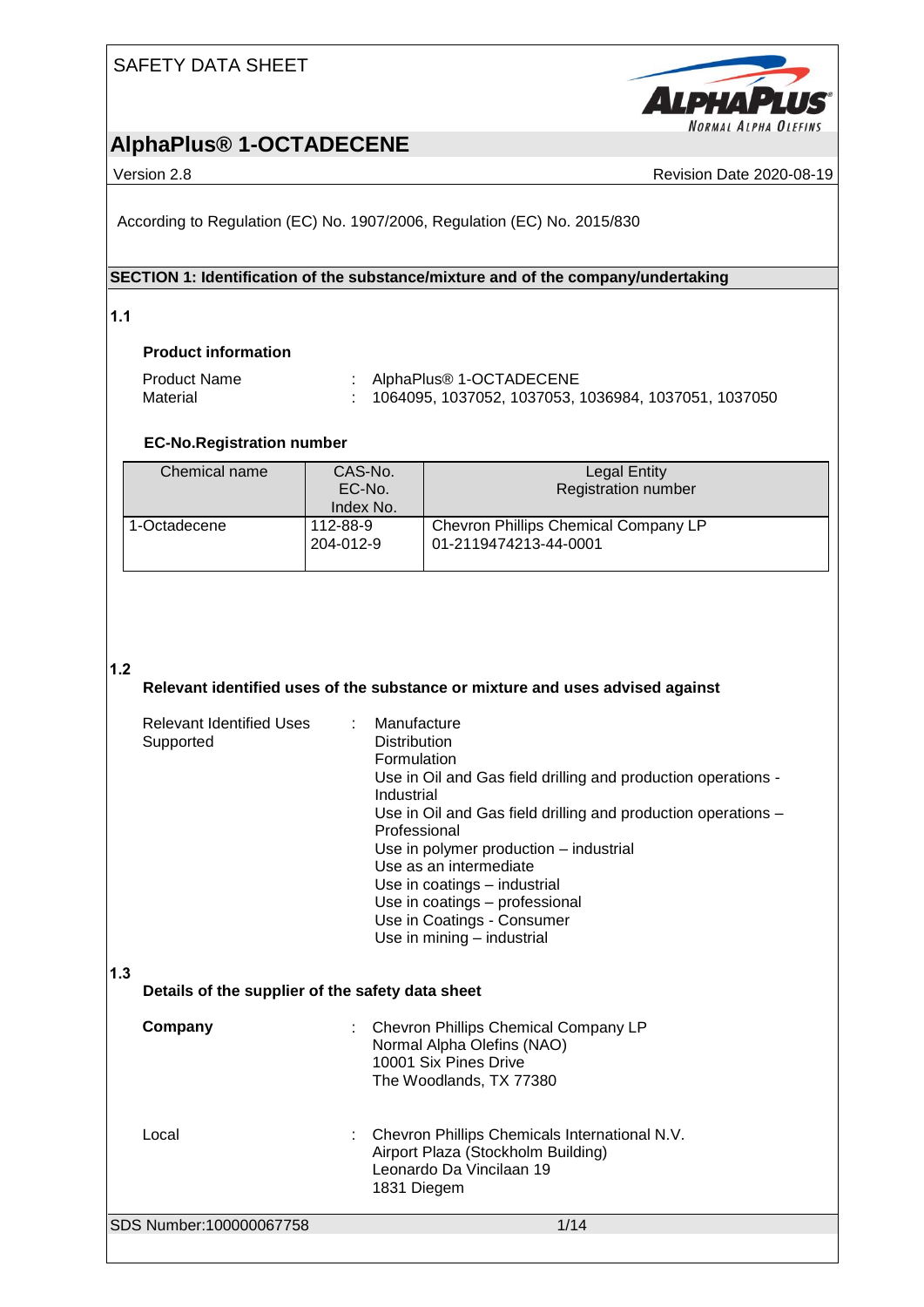# **AlphaPlus® 1-OCTADECENE**

Version 2.8 **Accord 2.8** Revision Date 2020-08-19

Belgium

|     |                                                                                                                                                                                                                                                                                                                                                                                                                                       |  | SDS Requests: (800) 852-5530<br>Email:sds@cpchem.com                                           | Technical Information: (832) 813-4862<br>Responsible Party: Product Safety Group                                                                                                   |  |  |  |
|-----|---------------------------------------------------------------------------------------------------------------------------------------------------------------------------------------------------------------------------------------------------------------------------------------------------------------------------------------------------------------------------------------------------------------------------------------|--|------------------------------------------------------------------------------------------------|------------------------------------------------------------------------------------------------------------------------------------------------------------------------------------|--|--|--|
| 1.4 | <b>Emergency telephone:</b>                                                                                                                                                                                                                                                                                                                                                                                                           |  |                                                                                                |                                                                                                                                                                                    |  |  |  |
|     | Health:<br>866.442.9628 (North America)<br>1.832.813.4984 (International)<br>Transport:<br>CHEMTREC 800.424.9300 or 703.527.3887(int'l)<br>Asia: CHEMWATCH (+612 9186 1132) China: 0532 8388 9090<br>EUROPE: BIG +32.14.584545 (phone) or +32.14583516 (telefax)<br>Mexico CHEMTREC 01-800-681-9531 (24 hours)<br>South America SOS-Cotec Inside Brazil: 0800.111.767 Outside Brazil: +55.19.3467.1600<br>Argentina: +(54)-1159839431 |  |                                                                                                |                                                                                                                                                                                    |  |  |  |
|     | Responsible Department<br>E-mail address<br>Website                                                                                                                                                                                                                                                                                                                                                                                   |  | : SDS@CPChem.com<br>: www.CPChem.com                                                           | : Product Safety and Toxicology Group                                                                                                                                              |  |  |  |
|     | <b>SECTION 2: Hazards identification</b>                                                                                                                                                                                                                                                                                                                                                                                              |  |                                                                                                |                                                                                                                                                                                    |  |  |  |
| 2.1 | <b>Classification of the substance or mixture</b><br><b>REGULATION (EC) No 1272/2008</b><br>Aspiration hazard, Category 1                                                                                                                                                                                                                                                                                                             |  | H304:                                                                                          | May be fatal if swallowed and enters airways.                                                                                                                                      |  |  |  |
| 2.2 | Labeling (REGULATION (EC) No 1272/2008)                                                                                                                                                                                                                                                                                                                                                                                               |  |                                                                                                |                                                                                                                                                                                    |  |  |  |
|     | Hazard pictograms                                                                                                                                                                                                                                                                                                                                                                                                                     |  |                                                                                                |                                                                                                                                                                                    |  |  |  |
|     | Signal Word                                                                                                                                                                                                                                                                                                                                                                                                                           |  | Danger                                                                                         |                                                                                                                                                                                    |  |  |  |
|     | <b>Hazard Statements</b>                                                                                                                                                                                                                                                                                                                                                                                                              |  | H304                                                                                           | May be fatal if swallowed and enters<br>airways.                                                                                                                                   |  |  |  |
|     | <b>Precautionary Statements</b>                                                                                                                                                                                                                                                                                                                                                                                                       |  | <b>Response:</b><br>$P301 + P310$<br>P331<br>Storage:<br>P405<br>Disposal:<br>P <sub>501</sub> | IF SWALLOWED: Immediately call a<br>POISON CENTER/doctor.<br>Do NOT induce vomiting.<br>Store locked up.<br>Dispose of contents/ container to an<br>approved waste disposal plant. |  |  |  |
|     | SDS Number:100000067758                                                                                                                                                                                                                                                                                                                                                                                                               |  |                                                                                                | 2/14                                                                                                                                                                               |  |  |  |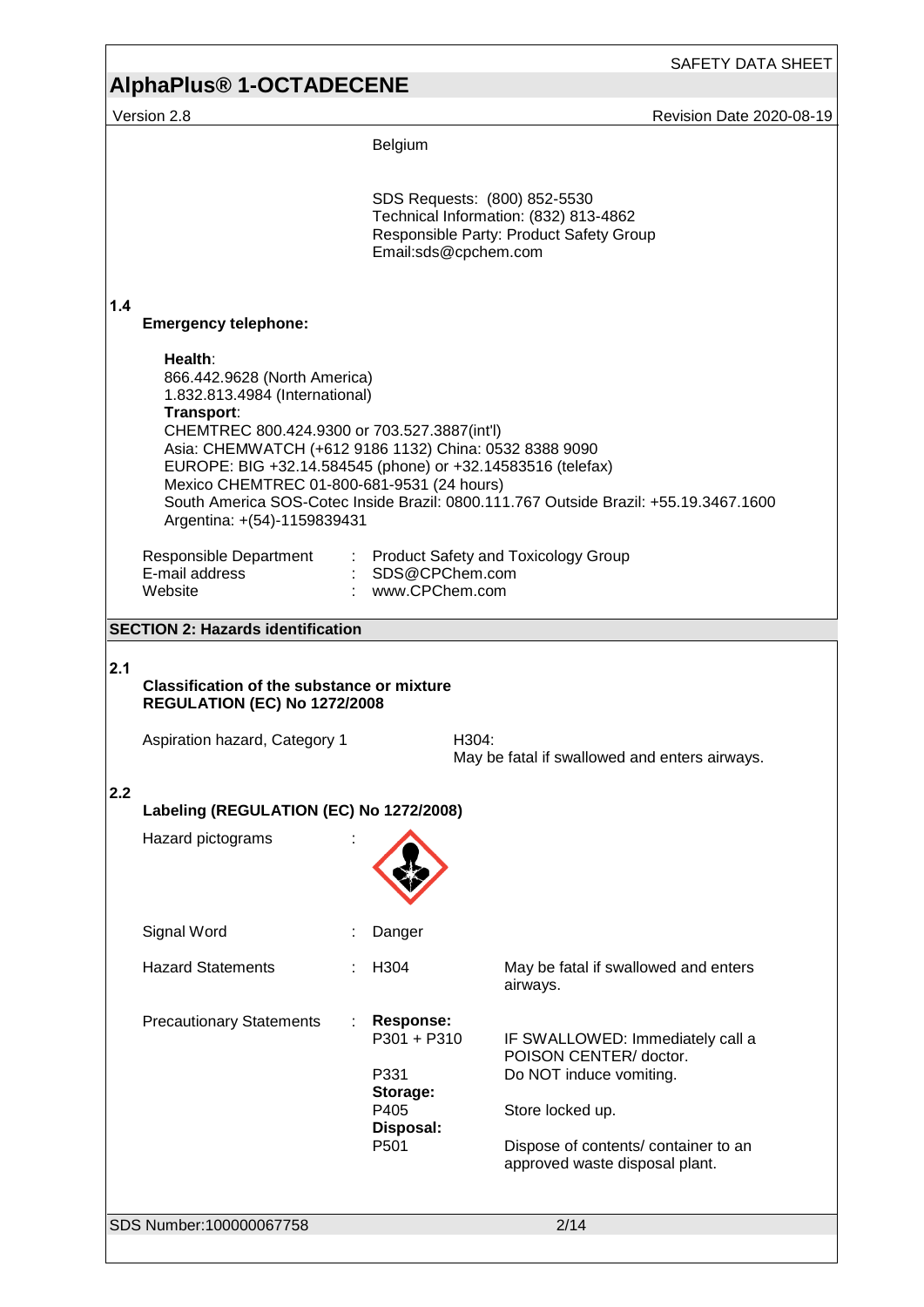# **AlphaPlus® 1-OCTADECENE**

Version 2.8 **Revision Date 2020-08-19** 

Hazardous ingredients which must be listed on the label:<br>• 112-88-9 1-Octadecene

- 112-88-9<br>• 57557-53-6
- 57557-53-6 2-Butyl-1-Tetradecene<br>• 128057-44-3 2-Ethyl-1-Hexadecene
- 128057-44-3 2-Ethyl-1-Hexadecene<br>• 51655-67-5 2-Hexyl-1-Dodecene
	- 2-Hexyl-1-Dodecene

#### **Additional Labeling:**

EUH066 Repeated exposure may cause skin dryness or cracking. EUH066

Repeated exposure may cause skin dryness or cracking.

### **SECTION 3: Composition/information on ingredients**

#### **3.1 - 3.2**

## **Substance or Mixture**

| Synonyms          | C <sub>18</sub><br><b>NAO 18</b><br>Octadecene-1<br>C <sub>18</sub> H <sub>36</sub> |
|-------------------|-------------------------------------------------------------------------------------|
| Molecular formula | C18H36                                                                              |

### **Hazardous ingredients**

| Chemical name | CAS-No.<br>EC-No.<br>Index No. | Classification<br>(REGULATION (EC) No<br>1272/2008) | Concentration<br>$[wt\%]$ |
|---------------|--------------------------------|-----------------------------------------------------|---------------------------|
| 1-Octadecene  | 112-88-9<br>204-012-9          | Asp. Tox. 1; H304                                   | $90 - 100$                |

For the full text of the H-Statements mentioned in this Section, see Section 16.

#### **SECTION 4: First aid measures**

### **4.1**

### **Description of first-aid measures**

| General advice          | Move out of dangerous area. Show this material safety data<br>sheet to the doctor in attendance. Material may produce a<br>serious, potentially fatal pneumonia if swallowed or vomited.                                                                                                                          |
|-------------------------|-------------------------------------------------------------------------------------------------------------------------------------------------------------------------------------------------------------------------------------------------------------------------------------------------------------------|
| If inhaled              | If unconscious, place in recovery position and seek medical<br>advice. If symptoms persist, call a physician.                                                                                                                                                                                                     |
| In case of eye contact  | Flush eyes with water as a precaution. Remove contact<br>lenses. Protect unharmed eye. Keep eye wide open while<br>rinsing. If eye irritation persists, consult a specialist.                                                                                                                                     |
| If swallowed            | Keep respiratory tract clear. Do not ingest. If swallowed then<br>seek immediate medical assistance. Do NOT induce vomiting.<br>Do not give milk or alcoholic beverages. Never give anything<br>by mouth to an unconscious person. If symptoms persist, call<br>a physician. Take victim immediately to hospital. |
| SDS Number:100000067758 | 3/14                                                                                                                                                                                                                                                                                                              |
|                         |                                                                                                                                                                                                                                                                                                                   |
|                         |                                                                                                                                                                                                                                                                                                                   |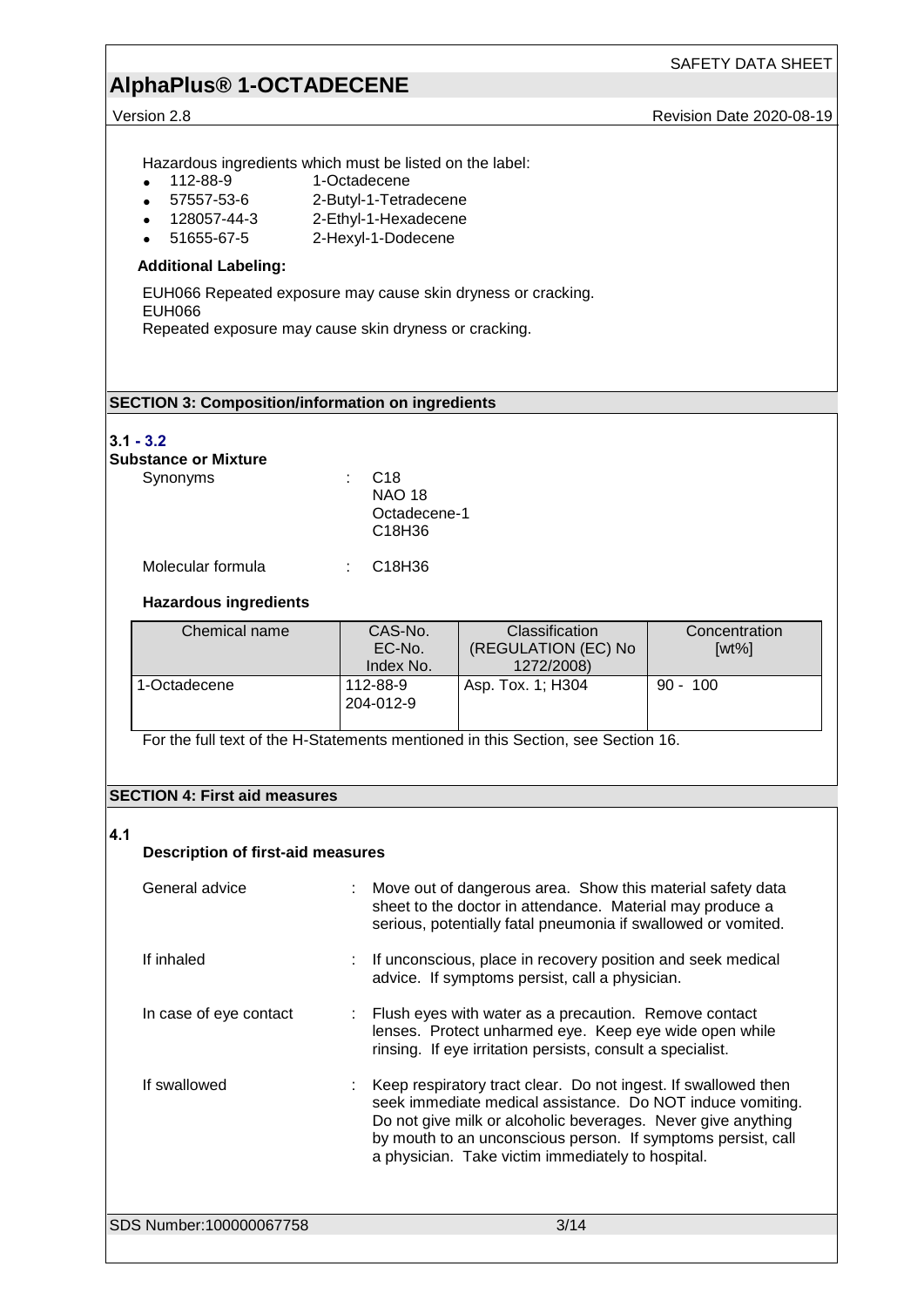# **AlphaPlus® 1-OCTADECENE**

Version 2.8 Revision Date 2020-08-19

|     | <b>SECTION 5: Firefighting measures</b>                                             |    |                                                                                                                                                                                         |
|-----|-------------------------------------------------------------------------------------|----|-----------------------------------------------------------------------------------------------------------------------------------------------------------------------------------------|
|     | Flash point                                                                         |    | : $154^{\circ}$ C (309 $^{\circ}$ F)<br>Method: PMCC                                                                                                                                    |
|     | Autoignition temperature                                                            |    | : $250^{\circ}$ C (482°F)                                                                                                                                                               |
| 5.1 | <b>Extinguishing media</b>                                                          |    |                                                                                                                                                                                         |
|     | Unsuitable extinguishing : High volume water jet.<br>media                          |    |                                                                                                                                                                                         |
| 5.2 | Special hazards arising from the substance or mixture<br>fighting                   |    | Specific hazards during fire : Standard procedure for chemical fires.                                                                                                                   |
| 5.3 |                                                                                     |    |                                                                                                                                                                                         |
|     | <b>Advice for firefighters</b><br>Special protective<br>equipment for fire-fighters |    | : Wear self-contained breathing apparatus for firefighting if<br>necessary.                                                                                                             |
|     | Further information                                                                 |    | : Standard procedure for chemical fires. Use extinguishing<br>measures that are appropriate to local circumstances and the<br>surrounding environment.                                  |
|     | Fire and explosion<br>protection                                                    |    | : Normal measures for preventive fire protection.                                                                                                                                       |
|     | <b>SECTION 6: Accidental release measures</b>                                       |    |                                                                                                                                                                                         |
|     |                                                                                     |    |                                                                                                                                                                                         |
| 6.1 |                                                                                     |    | Personal precautions, protective equipment and emergency procedures                                                                                                                     |
| 6.2 | Personal precautions                                                                |    | Use personal protective equipment. Ensure adequate<br>ventilation.                                                                                                                      |
|     | <b>Environmental precautions</b>                                                    |    |                                                                                                                                                                                         |
|     | <b>Environmental precautions</b>                                                    |    | Prevent product from entering drains. Prevent further leakage<br>or spillage if safe to do so. If the product contaminates rivers<br>and lakes or drains inform respective authorities. |
| 6.3 |                                                                                     |    |                                                                                                                                                                                         |
| 6.4 | Methods and materials for containment and cleaning up<br>Methods for cleaning up    | ÷. | Soak up with inert absorbent material (e.g. sand, silica gel, acid<br>binder, universal binder, sawdust). Keep in suitable, closed<br>containers for disposal.                          |
|     | <b>Reference to other sections</b>                                                  |    |                                                                                                                                                                                         |
|     | Reference to other sections                                                         |    | For personal protection see section 8. For disposal                                                                                                                                     |
|     |                                                                                     |    | considerations see section 13.<br>A quantitative risk assessment is not required for the environment.                                                                                   |
|     | A quantitative risk assessment is not required for human health.                    |    |                                                                                                                                                                                         |
|     | SDS Number:100000067758                                                             |    | 4/14                                                                                                                                                                                    |
|     |                                                                                     |    |                                                                                                                                                                                         |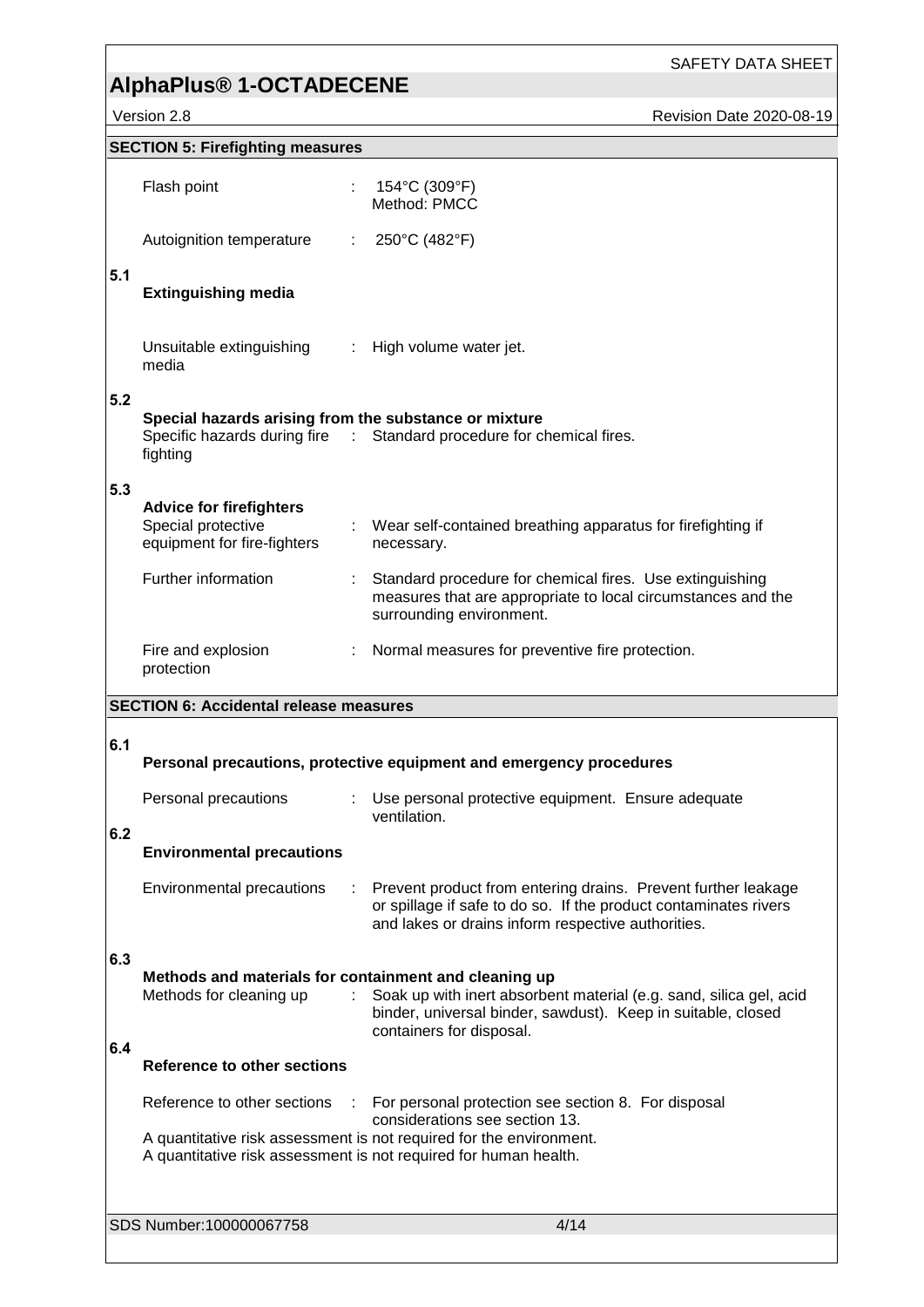SAFETY DATA SHEET

Version 2.8 **Revision Date 2020-08-19** 

### **SECTION 7: Handling and storage**

### **7.1**

#### **Precautions for safe handling Handling**

| Advice on safe handling                            |   | Do not breathe vapors/dust. For personal protection see<br>section 8. Smoking, eating and drinking should be prohibited<br>in the application area. Dispose of rinse water in accordance<br>with local and national regulations. |
|----------------------------------------------------|---|----------------------------------------------------------------------------------------------------------------------------------------------------------------------------------------------------------------------------------|
| Advice on protection<br>against fire and explosion | ÷ | Normal measures for preventive fire protection.                                                                                                                                                                                  |

#### **7.2**

**Conditions for safe storage, including any incompatibilities**

#### **Storage**

| Requirements for storage | Keep container tightly closed in a dry and well-ventilated place. |  |  |  |  |
|--------------------------|-------------------------------------------------------------------|--|--|--|--|
| areas and containers     | Observe label precautions. Electrical installations / working     |  |  |  |  |
|                          | materials must comply with the technological safety standards.    |  |  |  |  |

### **SECTION 8: Exposure controls/personal protection**

#### **8.1**

#### **Control parameters Ingredients with workplace control parameters**

#### **SE**

| Beståndsdelar | Grundval | Värde      | Kontrollparametrar | Anmärkning |
|---------------|----------|------------|--------------------|------------|
| 1-Octadecene  | SE AFS   | <b>NGV</b> | 350 mg/m3          |            |
|               | SE AFS   | <b>KGV</b> | 500 ma/m3          |            |
| n-Octadecane  | SE AFS   | <b>NGV</b> | 350 mg/m3          |            |
|               | SE AFS   | <b>KGV</b> | 500 ma/m3          |            |

V Vägledande korttidsgränsvärde ska användas som ett rekommenderat högsta värde som inte bör överskridas

#### **NO**

| NΟ                       |                         |                                    |                      |          |
|--------------------------|-------------------------|------------------------------------|----------------------|----------|
| Komponenter              | Grunnlag                | Verdi                              | Kontrollparametrer   | Nota     |
| 1-Octadecene             | FOR-2011-12-06-<br>1358 | GV                                 | 40 ppm, 275 mg/m3    |          |
| n-Octadecane             | FOR-2011-12-06-<br>1358 | GV                                 | 40 ppm, 275 mg/m3    |          |
| LТ                       |                         |                                    |                      |          |
| Komponentai              | Šaltinis                | Vertė                              | Kontrolės parametrai | Pastaba  |
| 1-Octadecene             | LT OEL                  | <b>IPRD</b>                        | 350 mg/m3            |          |
|                          | LT OEL                  | <b>TPRD</b>                        | 500 mg/m3            |          |
| n-Octadecane             | LT OEL                  | <b>IPRD</b>                        | 350 mg/m3            |          |
|                          | LT OEL                  | <b>TPRD</b>                        | 500 mg/m3            |          |
| EE                       |                         |                                    |                      |          |
| Komponendid, osad        | Alused                  | Väärtus                            | Kontrolliparameetrid | Märkused |
| 1-Octadecene             | EE OEL                  | Piirnorm                           | 350 mg/m3            | 11,      |
|                          | EE OEL                  | Lühiajalise<br>kokkupuute piirnorm | 500 mg/m3            | 11,      |
|                          | EE OEL                  | Piirnorm                           | $5 \text{ mg/m}$     |          |
|                          | EE OEL                  | Piirnorm                           | $5 \text{ mg/m}$ 3   | Aerosool |
|                          | EE OEL                  | Piirnorm                           | 350 mg/m3            | Aur      |
|                          | EE OEL                  | Lühiajalise<br>kokkupuute piirnorm | 500 mg/m3            | Aur      |
| n-Octadecane             | EE OEL                  | Piirnorm                           | 350 mg/m3            | 11,      |
|                          | EE OEL                  | Lühiajalise<br>kokkupuute piirnorm | 500 mg/m3            | 11,      |
| SDS Number: 100000067758 |                         |                                    | 5/14                 |          |
|                          |                         |                                    |                      |          |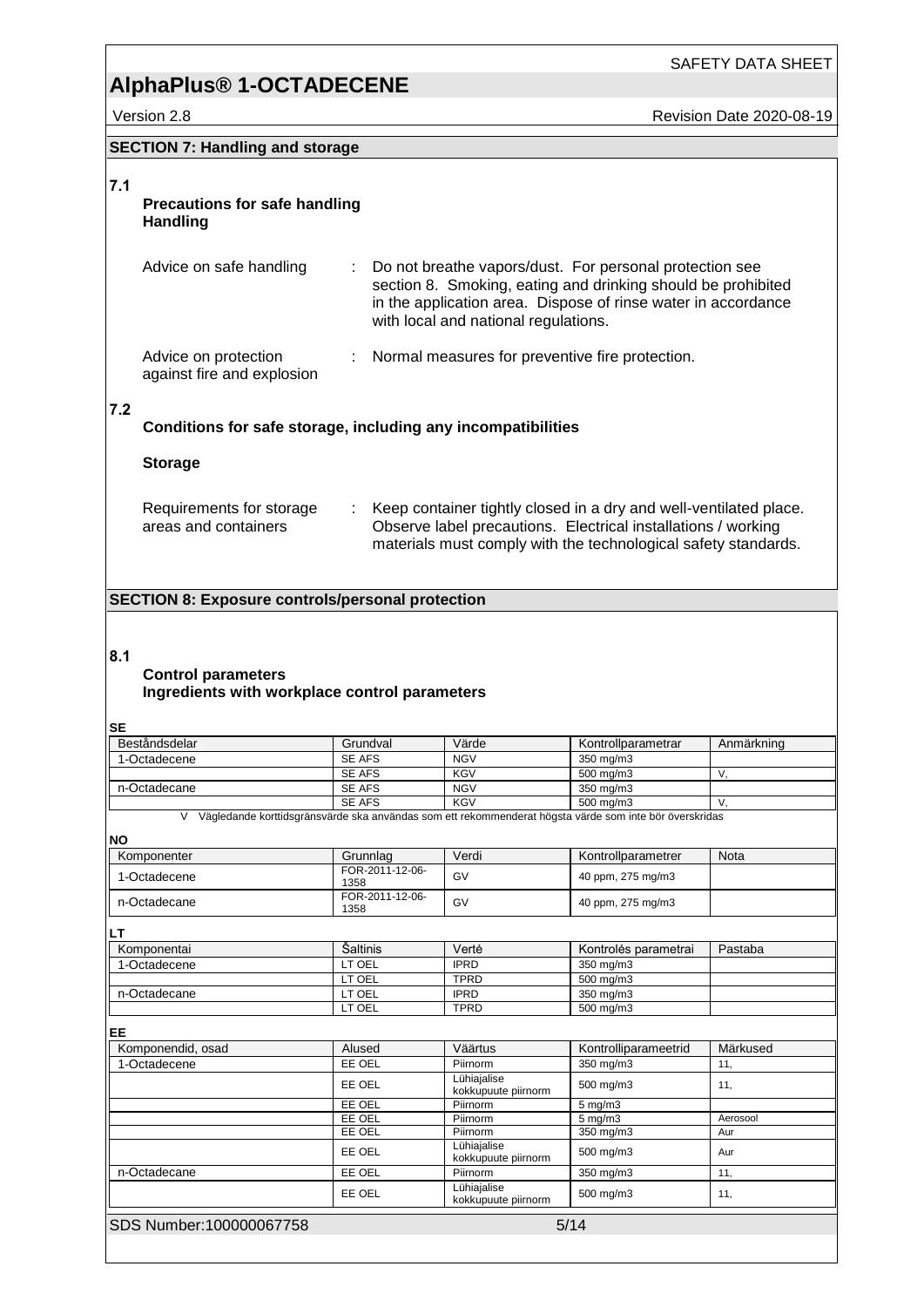#### Version 2.8 Revision Date 2020-08-19

|                                                                                                                                    | EE OEL | Piirnorm                           | $5 \text{ ma/m}$ 3 |          |
|------------------------------------------------------------------------------------------------------------------------------------|--------|------------------------------------|--------------------|----------|
|                                                                                                                                    | EE OEL | Piirnorm                           | $5 \text{ ma/m}$ 3 | Aerosool |
|                                                                                                                                    | EE OEL | Piirnorm                           | 350 mg/m3          | Aur      |
|                                                                                                                                    | EE OEL | Lühiajalise<br>kokkupuute piirnorm | 500 mg/m3          | Aur      |
| Süsivesinike piirnormid on arvutatud auru faasile. Üle 12 süsinikuaatomiga alifaatsetel süsivesinikel (tridekaanid ja kõrgemad) on |        |                                    |                    |          |

20 °C juures küllastussisaldus < 350 mg/m3. Aerosoolsete süsivesinike piirnorm on 5 mg/m3.

#### **8.2**

#### **Exposure controls Engineering measures**

Adequate ventilation to control airborned concentrations below the exposure guidelines/limits. Consider the potential hazards of this material (see Section 2), applicable exposure limits, job activities, and other substances in the work place when designing engineering controls and selecting personal protective equipment. If engineering controls or work practices are not adequate to prevent exposure to harmful levels of this material, the personal protective equipment listed below is recommended. The user should read and understand all instructions and limitations supplied with the equipment since protection is usually provided for a limited time or under certain circumstances.

### **Personal protective equipment**

| Respiratory protection                                                                                                                  | Wear a supplied-air NIOSH approved respirator unless<br>ventilation or other engineering controls are adequate to<br>maintain minimal oxygen content of 19.5% by volume under<br>normal atmospheric pressure. Wear a NIOSH approved<br>respirator that provides protection when working with this<br>material if exposure to harmful levels of airborne material may<br>occur, such as: Air-Purifying Respirator for Organic Vapors,<br>Dusts and Mists. Use a positive pressure, air-supplying<br>respirator if there is potential for uncontrolled release, exposure<br>levels are not known, or other circumstances where air-<br>purifying respirators may not provide adequate protection.        |  |  |  |
|-----------------------------------------------------------------------------------------------------------------------------------------|--------------------------------------------------------------------------------------------------------------------------------------------------------------------------------------------------------------------------------------------------------------------------------------------------------------------------------------------------------------------------------------------------------------------------------------------------------------------------------------------------------------------------------------------------------------------------------------------------------------------------------------------------------------------------------------------------------|--|--|--|
| Hand protection                                                                                                                         | The suitability for a specific workplace should be discussed<br>with the producers of the protective gloves. Please observe<br>the instructions regarding permeability and breakthrough time<br>which are provided by the supplier of the gloves. Also take into<br>consideration the specific local conditions under which the<br>product is used, such as the danger of cuts, abrasion, and the<br>contact time. If repeated and/or prolonged skin exposure to<br>the substance is likely, then wear suitable gloves tested to<br>EN374 and provide employee skin care programmes. Gloves<br>should be discarded and replaced if there is any indication of<br>degradation or chemical breakthrough. |  |  |  |
| Eye protection                                                                                                                          | Eye wash bottle with pure water. Tightly fitting safety goggles.                                                                                                                                                                                                                                                                                                                                                                                                                                                                                                                                                                                                                                       |  |  |  |
| Skin and body protection                                                                                                                | Choose body protection in relation to its type, to the<br>concentration and amount of dangerous substances, and to the<br>specific work-place. Wear as appropriate:. Protective suit.<br>Safety shoes.                                                                                                                                                                                                                                                                                                                                                                                                                                                                                                 |  |  |  |
| Hygiene measures                                                                                                                        | When using do not eat or drink. When using do not smoke.<br>Wash hands before breaks and at the end of workday.                                                                                                                                                                                                                                                                                                                                                                                                                                                                                                                                                                                        |  |  |  |
| A quantitative risk assessment is not required for the environment.<br>A quantitative risk assessment is not required for human health. |                                                                                                                                                                                                                                                                                                                                                                                                                                                                                                                                                                                                                                                                                                        |  |  |  |

SDS Number:100000067758 6/14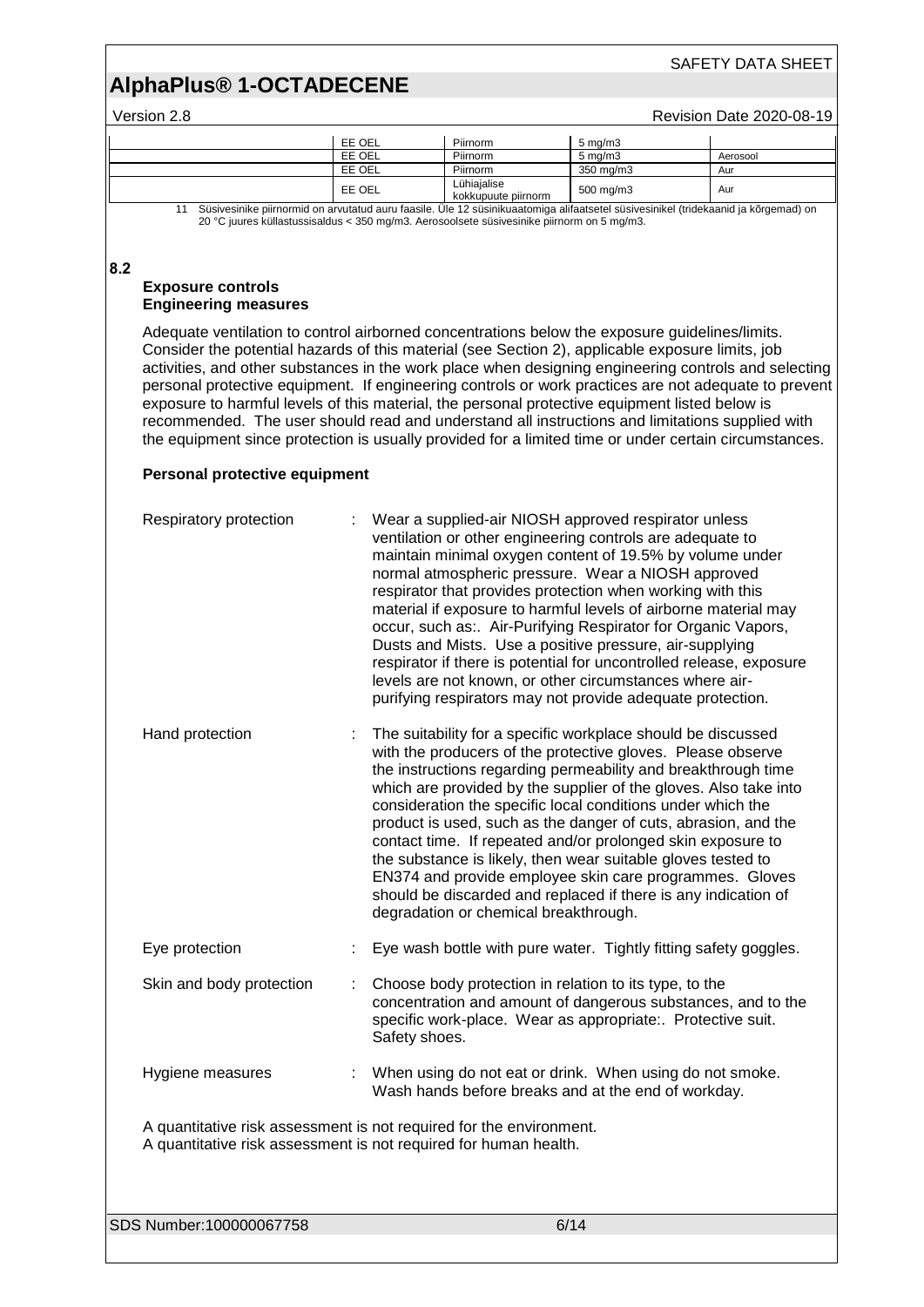SAFETY DATA SHEET

Revision Date 2020-08-19

|                                                    | Version 2.8                                           |    |                                                      | Revision Da |
|----------------------------------------------------|-------------------------------------------------------|----|------------------------------------------------------|-------------|
| <b>SECTION 9: Physical and chemical properties</b> |                                                       |    |                                                      |             |
| 9.1                                                |                                                       |    |                                                      |             |
|                                                    | Information on basic physical and chemical properties |    |                                                      |             |
|                                                    | Appearance                                            |    |                                                      |             |
|                                                    | Physical state<br>Color                               |    | : Liquid<br>Colorless liquid or white solid          |             |
|                                                    | Safety data                                           |    |                                                      |             |
|                                                    | Flash point                                           |    | : $154^{\circ}$ C (309 $^{\circ}$ F)<br>Method: PMCC |             |
|                                                    | Lower explosion limit                                 |    | : $0,4\%$ (V)                                        |             |
|                                                    | Upper explosion limit                                 |    | : $6,9\%$ (V)                                        |             |
|                                                    | Oxidizing properties                                  |    | : no                                                 |             |
|                                                    | Autoignition temperature                              |    | : $250^{\circ}$ C (482°F)                            |             |
|                                                    | Molecular formula                                     |    | : C18H36                                             |             |
|                                                    | Molecular weight                                      |    | : $252,54$ g/mol                                     |             |
|                                                    | рH                                                    |    | Not applicable                                       |             |
|                                                    | Pour point                                            |    | : No data available                                  |             |
|                                                    | Freezing point                                        |    | 17,5°C (63,5°F)                                      |             |
|                                                    | Boiling point/boiling range                           |    | $: 315^{\circ}$ C (599°F)                            |             |
|                                                    | Vapor pressure                                        |    | $: 0,00$ Pa<br>at 25°C (77°F)                        |             |
|                                                    |                                                       |    | $< 0.01$ kPa<br>at 65°C (149°F)                      |             |
|                                                    | Relative density                                      |    | : 0,79<br>at 15,6 °C (60,1 °F)                       |             |
|                                                    | Density                                               |    | : 792 kg/m3<br>at 15°C (59°F)                        |             |
|                                                    |                                                       |    | 789 kg/m3<br>at 20°C (68°F)                          |             |
|                                                    |                                                       |    | 768 kg/m3<br>at 50°C (122°F)                         |             |
|                                                    | Water solubility                                      | ÷. | Soluble in hydrocarbon solvents; insoluble in water. |             |
|                                                    | Partition coefficient: n-                             |    | : No data available                                  |             |
|                                                    | octanol/water<br>Viscosity, kinematic                 |    | : 3,8 cSt                                            |             |

SDS Number:100000067758 7/14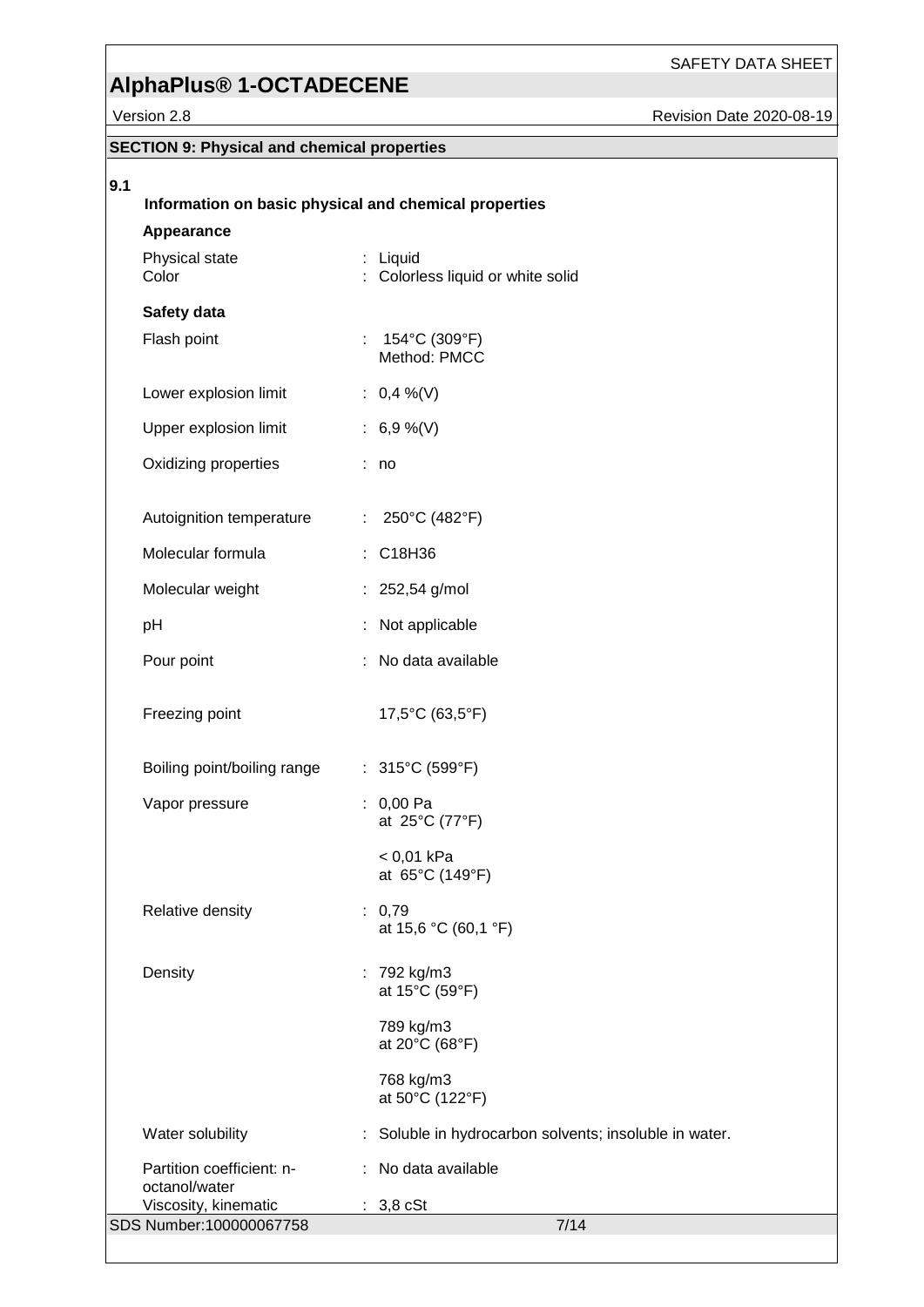| <b>SAFETY DATA SHEET</b>                     |                                                                                                                                                                                                      |  |  |
|----------------------------------------------|------------------------------------------------------------------------------------------------------------------------------------------------------------------------------------------------------|--|--|
| <b>AlphaPlus® 1-OCTADECENE</b>               |                                                                                                                                                                                                      |  |  |
| Version 2.8                                  | Revision Date 2020-08-19                                                                                                                                                                             |  |  |
|                                              | at 37,8°C (100,0°F)                                                                                                                                                                                  |  |  |
| Relative vapor density                       | : 8,71<br>$(Air = 1.0)$                                                                                                                                                                              |  |  |
| Evaporation rate                             | : No data available                                                                                                                                                                                  |  |  |
| <b>SECTION 10: Stability and reactivity</b>  |                                                                                                                                                                                                      |  |  |
|                                              |                                                                                                                                                                                                      |  |  |
| 10.1                                         |                                                                                                                                                                                                      |  |  |
| <b>Reactivity</b>                            | : Stable at normal ambient temperature and pressure.                                                                                                                                                 |  |  |
| 10.2                                         |                                                                                                                                                                                                      |  |  |
| <b>Chemical stability</b>                    | : This material is considered stable under normal ambient and<br>anticipated storage and handling conditions of temperature<br>and pressure.                                                         |  |  |
| 10.3                                         |                                                                                                                                                                                                      |  |  |
| Possibility of hazardous reactions           |                                                                                                                                                                                                      |  |  |
| <b>Hazardous reactions</b>                   | : Further information: No decomposition if stored and applied as<br>directed.                                                                                                                        |  |  |
| 10.4<br><b>Conditions to avoid</b>           | : No data available.                                                                                                                                                                                 |  |  |
| 10.5<br><b>Materials to avoid</b><br>10.6    | : No data available.                                                                                                                                                                                 |  |  |
| Other data                                   | No decomposition if stored and applied as directed.                                                                                                                                                  |  |  |
| <b>SECTION 11: Toxicological information</b> |                                                                                                                                                                                                      |  |  |
|                                              |                                                                                                                                                                                                      |  |  |
| 11.1<br>Information on toxicological effects |                                                                                                                                                                                                      |  |  |
| <b>Acute oral toxicity</b>                   |                                                                                                                                                                                                      |  |  |
| 1-Octadecene                                 | : LD50: $> 10.000$ mg/kg<br>Species: Rat<br>Sex: male and female<br>Method: OECD Test Guideline 401<br>Test substance: no<br>Information given is based on data obtained from similar<br>substances. |  |  |
| <b>Acute inhalation toxicity</b>             |                                                                                                                                                                                                      |  |  |
| 1-Octadecene                                 | : Not classified due to data which are conclusive although<br>insufficient for classification.<br>Information given is based on data obtained from similar                                           |  |  |
| SDS Number:100000067758                      | 8/14                                                                                                                                                                                                 |  |  |
|                                              |                                                                                                                                                                                                      |  |  |

<u> 1989 - Johann Stein, mars an deus Amerikaansk kommunister (\* 1958)</u>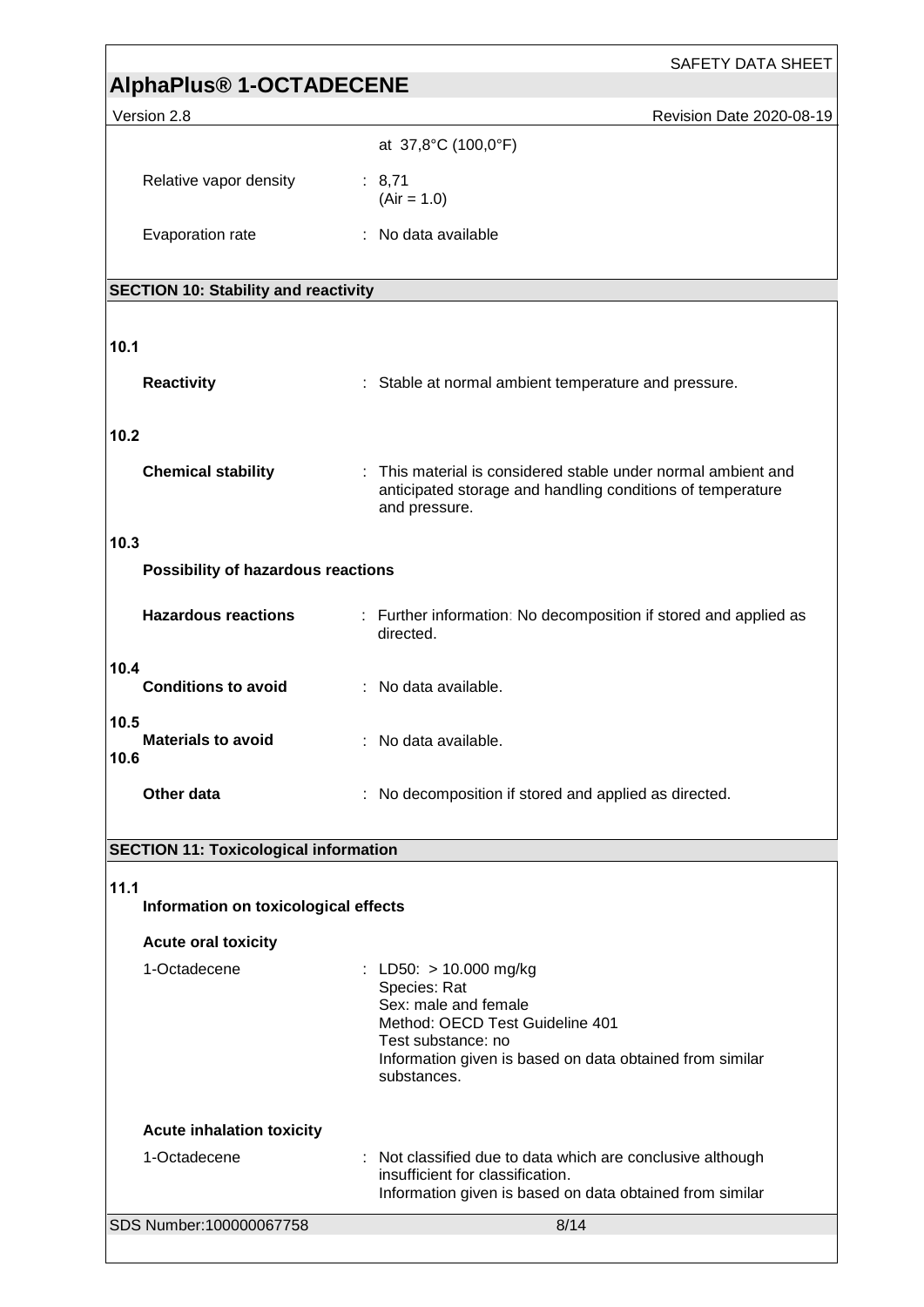SAFETY DATA SHEET

**Version 2.8** Revision Date 2020-08-19

|                                                       | substances.                                                                                                                                                                                                                                                                |
|-------------------------------------------------------|----------------------------------------------------------------------------------------------------------------------------------------------------------------------------------------------------------------------------------------------------------------------------|
|                                                       |                                                                                                                                                                                                                                                                            |
| <b>Skin irritation</b><br>1-Octadecene                | No skin irritation<br>Repeated or prolonged contact with the mixture may cause                                                                                                                                                                                             |
|                                                       | removal of natural fat from the skin resulting in desiccation of<br>the skin.                                                                                                                                                                                              |
| <b>Eye irritation</b><br>1-Octadecene                 | No eye irritation                                                                                                                                                                                                                                                          |
| <b>Sensitization</b>                                  |                                                                                                                                                                                                                                                                            |
| 1-Octadecene                                          | : Did not cause sensitization on laboratory animals.                                                                                                                                                                                                                       |
| <b>Repeated dose toxicity</b>                         |                                                                                                                                                                                                                                                                            |
| 1-Octadecene                                          | : Species: rat (female)<br>Application Route: oral gavage<br>Dose: 0, 100, 500, 1000 mg/kg/d<br>NOEL: 1.000 mg/kg<br>Method: OECD Guideline 422                                                                                                                            |
|                                                       | Information given is based on data obtained from similar<br>substances.                                                                                                                                                                                                    |
| <b>Genotoxicity in vitro</b>                          |                                                                                                                                                                                                                                                                            |
| 1-Octadecene<br>÷.                                    | Test Type: Ames test<br>Metabolic activation: with and without metabolic activation<br>Method: OECD Test Guideline 471<br>Result: negative                                                                                                                                 |
|                                                       | Test Type: Chromosome aberration test in vitro<br>Test system: rodent hepatocytes<br>Method: OECD Test Guideline 473<br>Result: negative                                                                                                                                   |
| <b>Reproductive toxicity</b>                          |                                                                                                                                                                                                                                                                            |
| 1-Octadecene                                          | : Species: Rat<br>Sex: male and female<br>Application Route: oral gavage<br>Dose: 0, 100, 500, 1000 mg/kg/d<br>Method: OECD Guideline 421<br>NOAEL Parent: 1.000 mg/kg<br>NOAEL F1: 1.000 mg/kg<br>Information given is based on data obtained from similar<br>substances. |
| AlphaPlus® 1-OCTADECENE<br><b>Aspiration toxicity</b> | May be fatal if swallowed and enters airways.<br>Substances known to cause human aspiration toxicity hazards<br>or to be regarded as if they cause human aspiration toxicity<br>hazard.                                                                                    |
| SDS Number:100000067758                               | 9/14                                                                                                                                                                                                                                                                       |
|                                                       |                                                                                                                                                                                                                                                                            |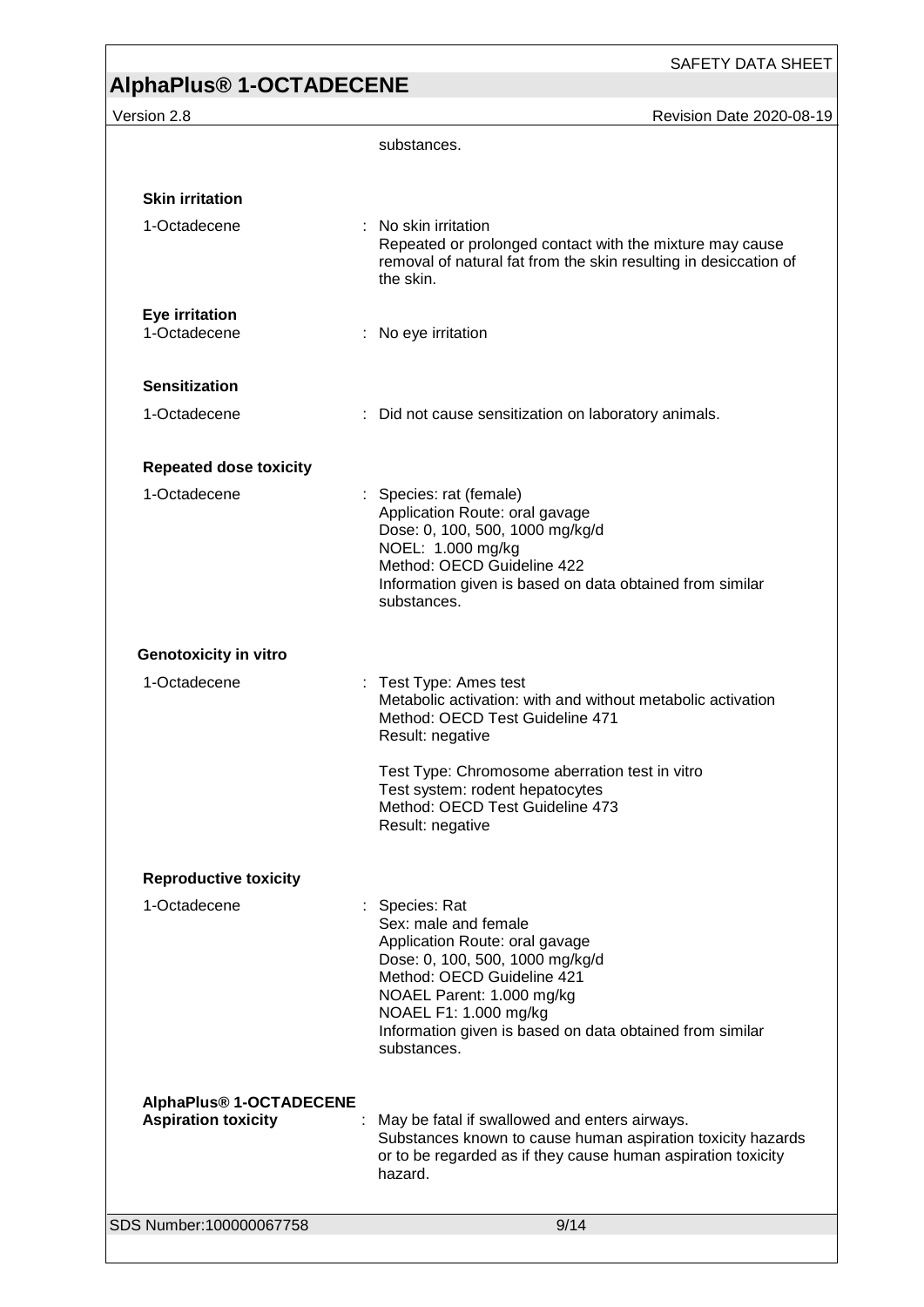|                                                       | <b>SAFETY DATA SHEET</b>                                                                                                                                                                                                  |
|-------------------------------------------------------|---------------------------------------------------------------------------------------------------------------------------------------------------------------------------------------------------------------------------|
| <b>AlphaPlus<sup>®</sup> 1-OCTADECENE</b>             |                                                                                                                                                                                                                           |
| Version 2.8                                           | Revision Date 2020-08-19                                                                                                                                                                                                  |
| <b>CMR</b> effects                                    |                                                                                                                                                                                                                           |
| 1-Octadecene                                          | : Carcinogenicity: Not available<br>Mutagenicity: Tests on bacterial or mammalian cell cultures<br>did not show mutagenic effects.<br>Teratogenicity: Not available<br>Reproductive toxicity: No toxicity to reproduction |
| AlphaPlus® 1-OCTADECENE<br><b>Further information</b> | Solvents may degrease the skin.                                                                                                                                                                                           |
| <b>SECTION 12: Ecological information</b>             |                                                                                                                                                                                                                           |
|                                                       |                                                                                                                                                                                                                           |
| 12.1                                                  |                                                                                                                                                                                                                           |
| <b>Toxicity</b>                                       |                                                                                                                                                                                                                           |
| <b>Ecotoxicity effects</b><br><b>Toxicity to fish</b> |                                                                                                                                                                                                                           |
| 1-Octadecene                                          | : LL50: $> 1.000$ mg/l<br>Exposure time: 96 h<br>Species: Oncorhynchus mykiss (rainbow trout)<br>Method: OECD Test Guideline 203<br>Information given is based on data obtained from similar<br>substances.               |
| Toxicity to daphnia and other aquatic invertebrates   |                                                                                                                                                                                                                           |
| 1-Octadecene                                          | : EL50: $> 1.000$ mg/l<br>Exposure time: 48 h<br>Species: Daphnia magna (Water flea)<br>Method: OECD Test Guideline 202<br>Information given is based on data obtained from similar<br>substances.                        |
| <b>Toxicity to algae</b>                              |                                                                                                                                                                                                                           |
| 1-Octadecene                                          | EC50: > 1.000 mg/l<br>Exposure time: 72 h<br>Species: Raphidocellus subcapitata (algae)<br>Method: OECD Test Guideline 201<br>Information given is based on data obtained from similar<br>substances.                     |
| <b>Toxicity to bacteria</b>                           |                                                                                                                                                                                                                           |
| 1-Octadecene                                          | NOEC: 3 mg/l<br>Exposure time: 120 h<br>Respiration inhibition                                                                                                                                                            |
| 12.2<br><b>Persistence and degradability</b>          |                                                                                                                                                                                                                           |
| Biodegradability                                      |                                                                                                                                                                                                                           |
| SDS Number:100000067758                               | 10/14                                                                                                                                                                                                                     |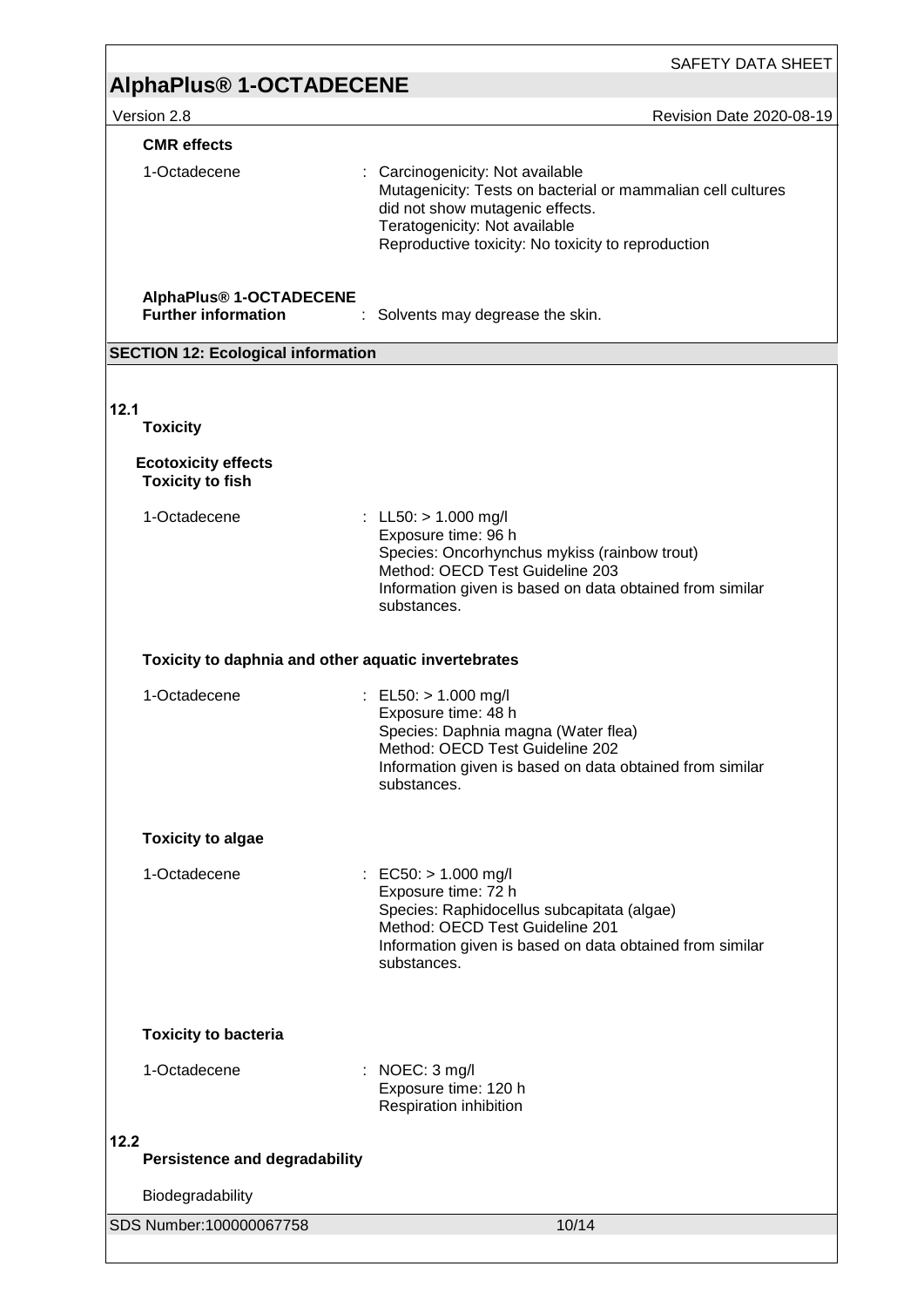| <b>SAFETY DATA SHEET</b>                                                                                                                                                                                                                                                                                                                                                                                                                                                                                                  |                                                                                                                                                                                                               |  |  |  |
|---------------------------------------------------------------------------------------------------------------------------------------------------------------------------------------------------------------------------------------------------------------------------------------------------------------------------------------------------------------------------------------------------------------------------------------------------------------------------------------------------------------------------|---------------------------------------------------------------------------------------------------------------------------------------------------------------------------------------------------------------|--|--|--|
| <b>AlphaPlus<sup>®</sup> 1-OCTADECENE</b>                                                                                                                                                                                                                                                                                                                                                                                                                                                                                 |                                                                                                                                                                                                               |  |  |  |
| Version 2.8                                                                                                                                                                                                                                                                                                                                                                                                                                                                                                               | Revision Date 2020-08-19                                                                                                                                                                                      |  |  |  |
| 1-Octadecene                                                                                                                                                                                                                                                                                                                                                                                                                                                                                                              | : This material is expected to be readily biodegradable.<br>Information given is based on data obtained from similar<br>substances.                                                                           |  |  |  |
| 12.3<br><b>Bioaccumulative potential</b><br>Elimination information (persistence and degradability)<br>12.4                                                                                                                                                                                                                                                                                                                                                                                                               |                                                                                                                                                                                                               |  |  |  |
| <b>Mobility in soil</b>                                                                                                                                                                                                                                                                                                                                                                                                                                                                                                   |                                                                                                                                                                                                               |  |  |  |
| Mobility                                                                                                                                                                                                                                                                                                                                                                                                                                                                                                                  | No data available                                                                                                                                                                                             |  |  |  |
| 12.5                                                                                                                                                                                                                                                                                                                                                                                                                                                                                                                      |                                                                                                                                                                                                               |  |  |  |
| <b>Results of PBT and vPvB assessment</b><br>Results of PBT assessment                                                                                                                                                                                                                                                                                                                                                                                                                                                    | : This substance/mixture contains no components considered<br>to be either persistent, bioaccumulative and toxic (PBT), or<br>very persistent and very bioaccumulative (vPvB) at levels of<br>0.1% or higher. |  |  |  |
| 12.6                                                                                                                                                                                                                                                                                                                                                                                                                                                                                                                      |                                                                                                                                                                                                               |  |  |  |
| Other adverse effects<br>Additional ecological<br>information<br><b>Ecotoxicology Assessment</b>                                                                                                                                                                                                                                                                                                                                                                                                                          | : No data available                                                                                                                                                                                           |  |  |  |
| Short-term (acute) aquatic<br>hazard                                                                                                                                                                                                                                                                                                                                                                                                                                                                                      | : This material is not expected to be harmful to aquatic<br>organisms.                                                                                                                                        |  |  |  |
| Long-term (chronic) aquatic<br>hazard                                                                                                                                                                                                                                                                                                                                                                                                                                                                                     | : This material is not expected to be harmful to aquatic<br>organisms.                                                                                                                                        |  |  |  |
| <b>SECTION 13: Disposal considerations</b>                                                                                                                                                                                                                                                                                                                                                                                                                                                                                |                                                                                                                                                                                                               |  |  |  |
|                                                                                                                                                                                                                                                                                                                                                                                                                                                                                                                           |                                                                                                                                                                                                               |  |  |  |
| 13.1<br><b>Waste treatment methods</b>                                                                                                                                                                                                                                                                                                                                                                                                                                                                                    | The information in this SDS pertains only to the product as shipped.                                                                                                                                          |  |  |  |
| Use material for its intended purpose or recycle if possible. This material, if it must be discarded,<br>may meet the criteria of a hazardous waste as defined by US EPA under RCRA (40 CFR 261) or<br>other State and local regulations. Measurement of certain physical properties and analysis for<br>regulated components may be necessary to make a correct determination. If this material is<br>classified as a hazardous waste, federal law requires disposal at a licensed hazardous waste<br>disposal facility. |                                                                                                                                                                                                               |  |  |  |
| Product                                                                                                                                                                                                                                                                                                                                                                                                                                                                                                                   | : Do not dispose of waste into sewer. Do not contaminate<br>ponds, waterways or ditches with chemical or used container.<br>Send to a licensed waste management company.                                      |  |  |  |
| Contaminated packaging                                                                                                                                                                                                                                                                                                                                                                                                                                                                                                    | : Empty remaining contents. Dispose of as unused product.<br>Do not re-use empty containers.                                                                                                                  |  |  |  |
|                                                                                                                                                                                                                                                                                                                                                                                                                                                                                                                           | A quantitative risk assessment is not required for the environment.<br>A quantitative risk assessment is not required for human health.                                                                       |  |  |  |
| <b>SECTION 14: Transport information</b>                                                                                                                                                                                                                                                                                                                                                                                                                                                                                  |                                                                                                                                                                                                               |  |  |  |
| $14.1 - 14.7$<br><b>Transport information</b>                                                                                                                                                                                                                                                                                                                                                                                                                                                                             |                                                                                                                                                                                                               |  |  |  |
| SDS Number:100000067758                                                                                                                                                                                                                                                                                                                                                                                                                                                                                                   | 11/14                                                                                                                                                                                                         |  |  |  |
|                                                                                                                                                                                                                                                                                                                                                                                                                                                                                                                           |                                                                                                                                                                                                               |  |  |  |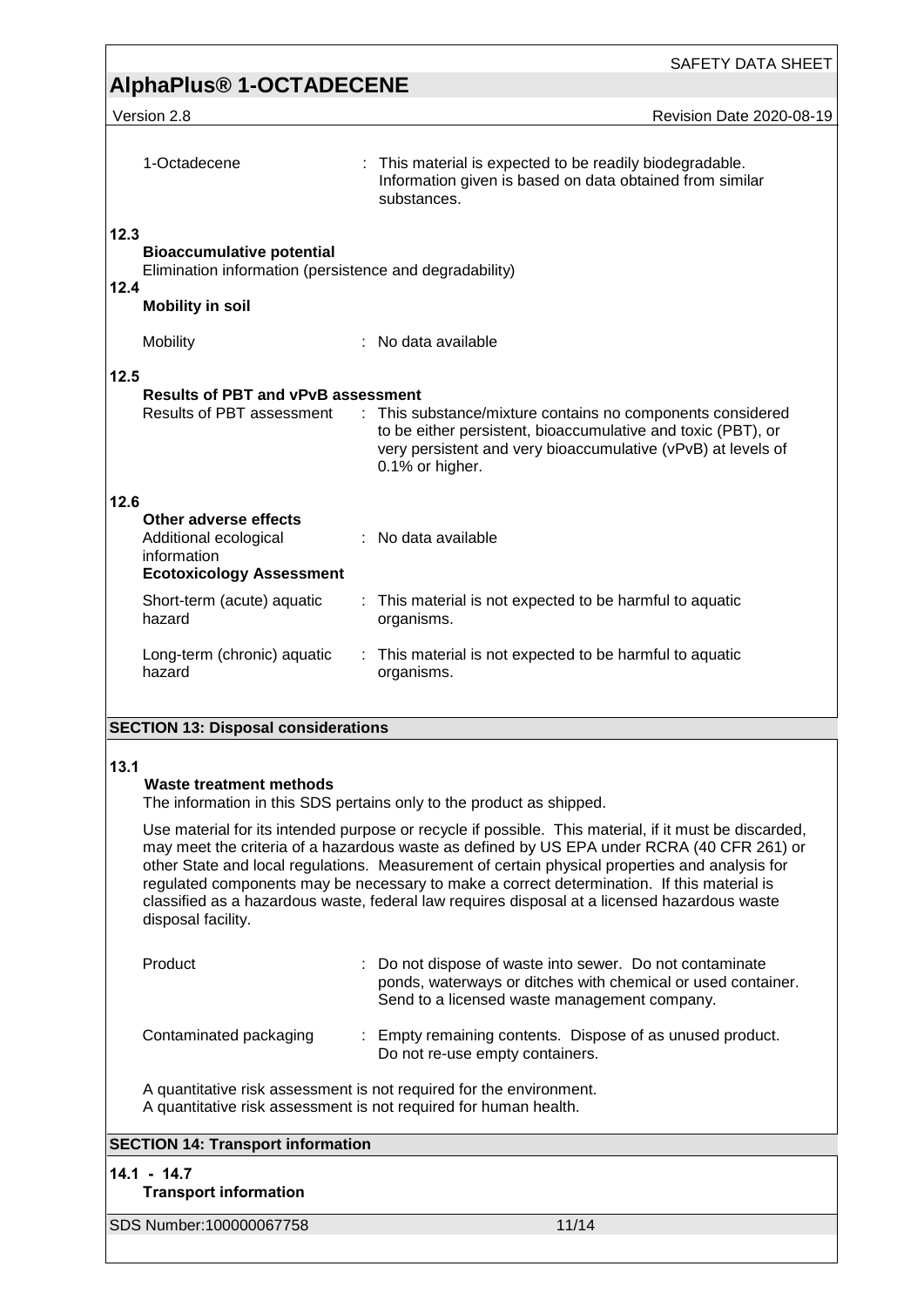# **AlphaPlus® 1-OCTADECENE**

Version 2.8 **Version 2.8** Revision Date 2020-08-19

|      | The shipping descriptions shown here are for bulk shipments only, and may not apply to<br>shipments in non-bulk packages (see regulatory definition).                                                                                                                                                                                                                                                                                  |  |
|------|----------------------------------------------------------------------------------------------------------------------------------------------------------------------------------------------------------------------------------------------------------------------------------------------------------------------------------------------------------------------------------------------------------------------------------------|--|
|      | Consult the appropriate domestic or international mode-specific and quantity-specific Dangerous<br>Goods Regulations for additional shipping description requirements (e.g., technical name or names,<br>etc.) Therefore, the information shown here, may not always agree with the bill of lading shipping<br>description for the material. Flashpoints for the material may vary slightly between the SDS and the<br>bill of lading. |  |
|      | US DOT (UNITED STATES DEPARTMENT OF TRANSPORTATION)<br>NOT REGULATED AS A HAZARDOUS MATERIAL OR DANGEROUS GOODS FOR<br>TRANSPORTATION BY THIS AGENCY.                                                                                                                                                                                                                                                                                  |  |
|      | IMO / IMDG (INTERNATIONAL MARITIME DANGEROUS GOODS)<br>NOT REGULATED AS A HAZARDOUS MATERIAL OR DANGEROUS GOODS FOR<br>TRANSPORTATION BY THIS AGENCY.                                                                                                                                                                                                                                                                                  |  |
|      | IATA (INTERNATIONAL AIR TRANSPORT ASSOCIATION)<br>NOT REGULATED AS A HAZARDOUS MATERIAL OR DANGEROUS GOODS FOR<br><b>TRANSPORTATION BY THIS AGENCY.</b>                                                                                                                                                                                                                                                                                |  |
|      | ADR (AGREEMENT ON DANGEROUS GOODS BY ROAD (EUROPE))<br>NOT REGULATED AS A HAZARDOUS MATERIAL OR DANGEROUS GOODS FOR<br>TRANSPORTATION BY THIS AGENCY.                                                                                                                                                                                                                                                                                  |  |
|      | RID (REGULATIONS CONCERNING THE INTERNATIONAL TRANSPORT OF<br><b>DANGEROUS GOODS (EUROPE))</b><br>NOT REGULATED AS A HAZARDOUS MATERIAL OR DANGEROUS GOODS FOR<br>TRANSPORTATION BY THIS AGENCY.                                                                                                                                                                                                                                       |  |
|      | ADN (EUROPEAN AGREEMENT CONCERNING THE INTERNATIONAL CARRIAGE<br>OF DANGEROUS GOODS BY INLAND WATERWAYS)<br>NOT REGULATED AS A HAZARDOUS MATERIAL OR DANGEROUS GOODS FOR<br>TRANSPORTATION BY THIS AGENCY.                                                                                                                                                                                                                             |  |
|      | Transport in bulk according to Annex II of MARPOL 73/78 and the IBC Code                                                                                                                                                                                                                                                                                                                                                               |  |
|      | <b>SECTION 15: Regulatory information</b>                                                                                                                                                                                                                                                                                                                                                                                              |  |
| 15.1 | Safety, health and environmental regulations/legislation specific for the substance or mixture<br><b>National legislation</b>                                                                                                                                                                                                                                                                                                          |  |
|      | Commission Regulation (EU) 2015/830 of 28 May 2015 amending Regulation (EC) No 1907/2006 of<br>the European Parliament and of the Council on the Registration, Evaluation, Authorisation and<br><b>Restriction of Chemicals (REACH)</b>                                                                                                                                                                                                |  |
|      | SDS Number:100000067758<br>12/14                                                                                                                                                                                                                                                                                                                                                                                                       |  |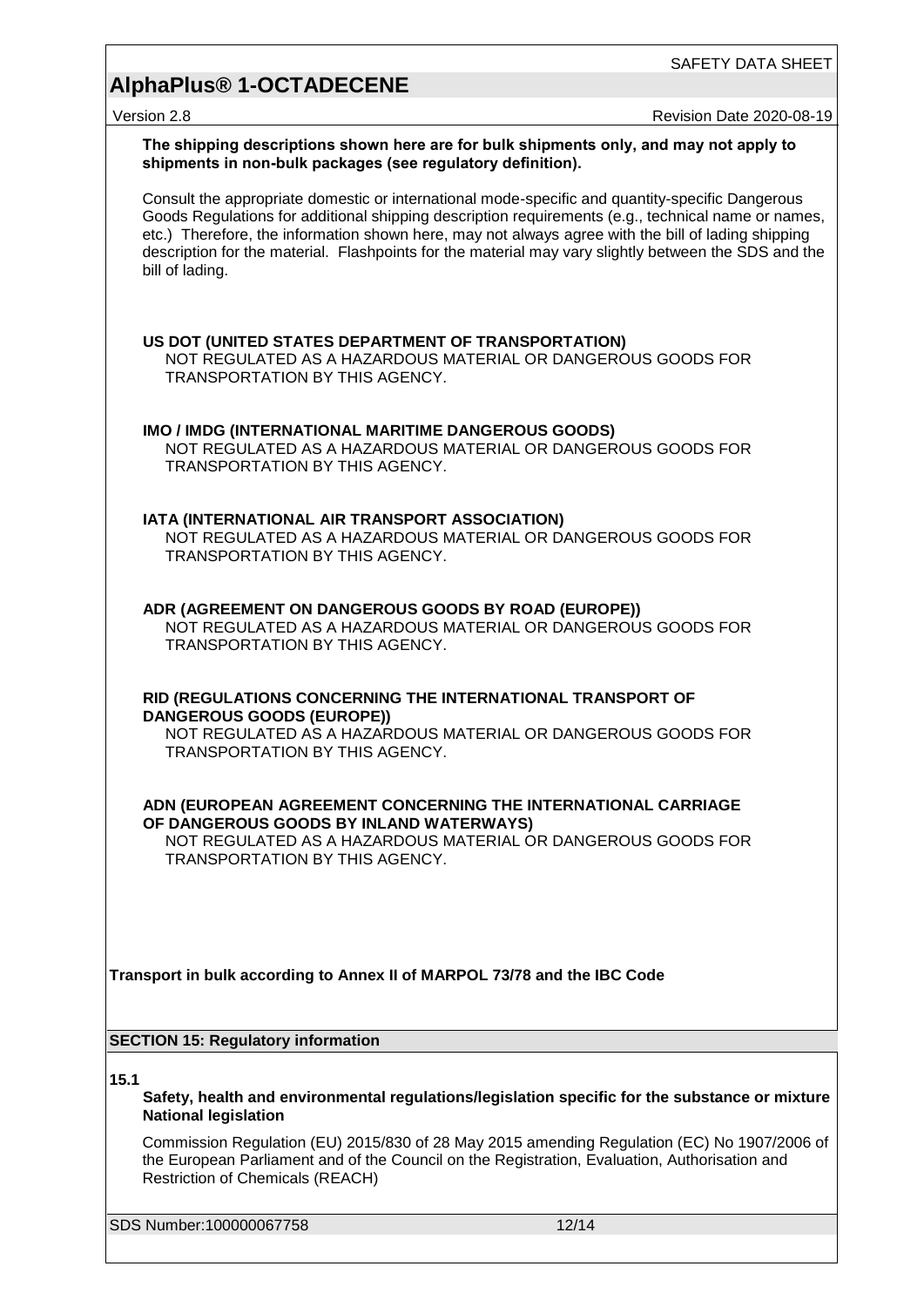# **AlphaPlus® 1-OCTADECENE**

version 2.8 Version 2.8

| 15.2<br><b>Chemical Safety Assessment</b>                                                                                                                                                          |                                                              |                                                                                                                                                                                                                                                                                                                                                                                                                                                                                                                                                                                                                                                                                                                                                                                                                           |           |
|----------------------------------------------------------------------------------------------------------------------------------------------------------------------------------------------------|--------------------------------------------------------------|---------------------------------------------------------------------------------------------------------------------------------------------------------------------------------------------------------------------------------------------------------------------------------------------------------------------------------------------------------------------------------------------------------------------------------------------------------------------------------------------------------------------------------------------------------------------------------------------------------------------------------------------------------------------------------------------------------------------------------------------------------------------------------------------------------------------------|-----------|
| <b>Components</b>                                                                                                                                                                                  | octadec-1-ene                                                | A Chemical Safety Assessment<br>has been carried out for this<br>substance.                                                                                                                                                                                                                                                                                                                                                                                                                                                                                                                                                                                                                                                                                                                                               | 204-012-9 |
| <b>Major Accident Hazard</b><br>Legislation                                                                                                                                                        | : ZEU_SEVES3 Update:<br>Not applicable                       |                                                                                                                                                                                                                                                                                                                                                                                                                                                                                                                                                                                                                                                                                                                                                                                                                           |           |
| <b>Notification status</b><br>Europe REACH<br>Switzerland CH INV<br>United States of America (USA)<br><b>TSCA</b><br>Canada DSL<br>Australia AICS<br>New Zealand NZIoC<br>Japan ENCS<br>Korea KECI | <b>DSL</b>                                                   | On the inventory, or in compliance with the inventory<br>On the inventory, or in compliance with the inventory<br>On or in compliance with the active portion of the<br><b>TSCA</b> inventory<br>All components of this product are on the Canadian<br>On the inventory, or in compliance with the inventory<br>On the inventory, or in compliance with the inventory<br>On the inventory, or in compliance with the inventory<br>All substances in this product were registered, notified<br>to be registered, or exempted from registration by<br>CPChem through an Only Representative according to<br>K-REACH regulations. Importation of this product is<br>permitted if the Korean Importer of Record was<br>included on CPChem's notifications or if the Importer of<br>Record themselves notified the substances. |           |
| Philippines PICCS<br>China IECSC<br>Taiwan TCSI                                                                                                                                                    |                                                              | On the inventory, or in compliance with the inventory<br>On the inventory, or in compliance with the inventory<br>On the inventory, or in compliance with the inventory                                                                                                                                                                                                                                                                                                                                                                                                                                                                                                                                                                                                                                                   |           |
| <b>SECTION 16: Other information</b>                                                                                                                                                               |                                                              |                                                                                                                                                                                                                                                                                                                                                                                                                                                                                                                                                                                                                                                                                                                                                                                                                           |           |
| <b>NFPA Classification</b>                                                                                                                                                                         | : Health Hazard: 0<br>Fire Hazard: 1<br>Reactivity Hazard: 0 | 0                                                                                                                                                                                                                                                                                                                                                                                                                                                                                                                                                                                                                                                                                                                                                                                                                         | 0         |
| <b>Further information</b>                                                                                                                                                                         |                                                              |                                                                                                                                                                                                                                                                                                                                                                                                                                                                                                                                                                                                                                                                                                                                                                                                                           |           |
| Legacy SDS Number                                                                                                                                                                                  | PE0023                                                       | Significant changes since the last version are highlighted in the margin. This version replaces all                                                                                                                                                                                                                                                                                                                                                                                                                                                                                                                                                                                                                                                                                                                       |           |
| previous versions.                                                                                                                                                                                 |                                                              |                                                                                                                                                                                                                                                                                                                                                                                                                                                                                                                                                                                                                                                                                                                                                                                                                           |           |
|                                                                                                                                                                                                    |                                                              | The information in this SDS pertains only to the product as shipped.<br>The information provided in this Safety Data Sheet is correct to the best of our knowledge,<br>information and belief at the date of its publication. The information given is designed only as a<br>guidance for safe handling, use, processing, storage, transportation, disposal and release and is<br>not to be considered a warranty or quality specification. The information relates only to the                                                                                                                                                                                                                                                                                                                                           |           |
| SDS Number:100000067758                                                                                                                                                                            |                                                              | 13/14                                                                                                                                                                                                                                                                                                                                                                                                                                                                                                                                                                                                                                                                                                                                                                                                                     |           |